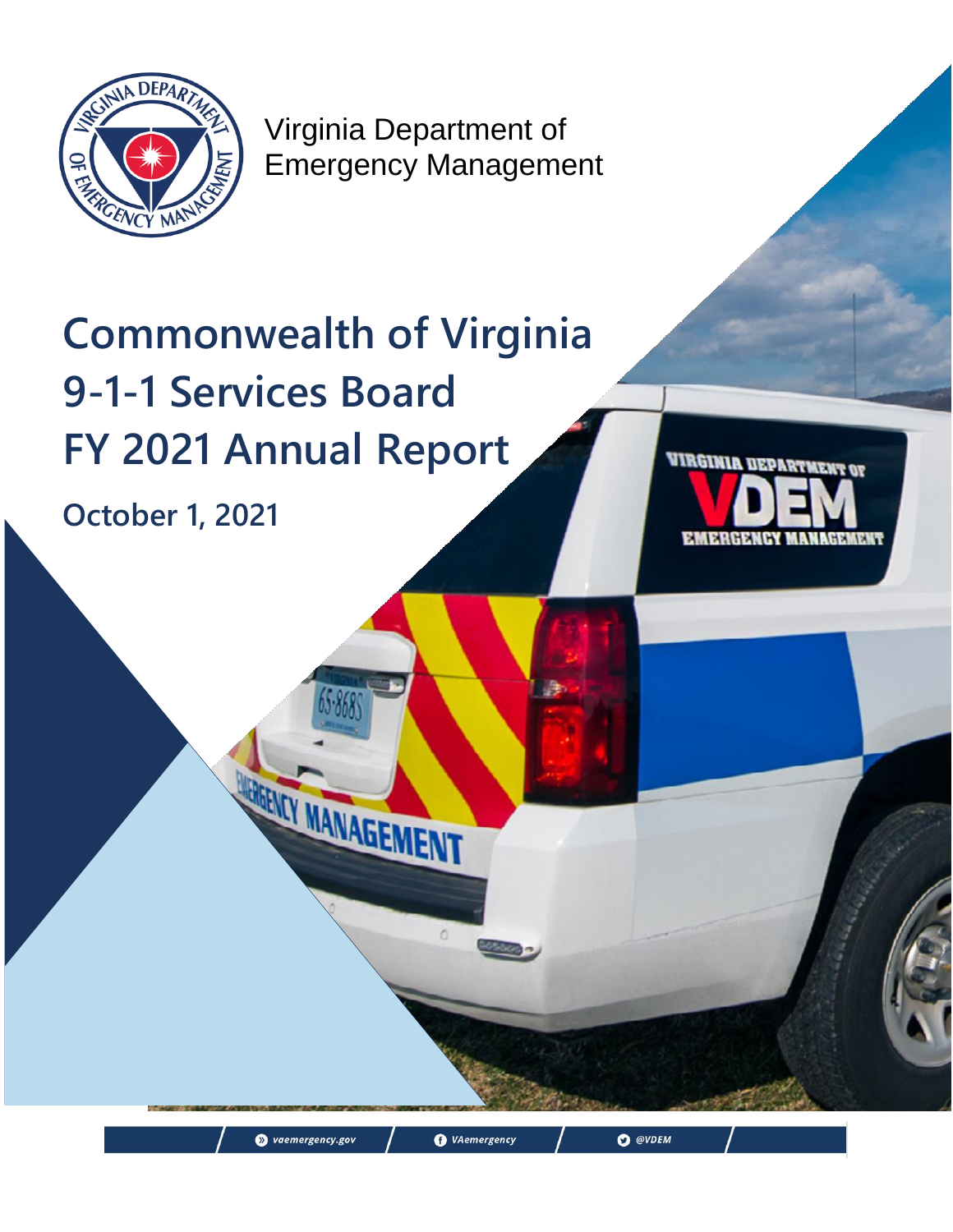The *Code of Virginia* (§56-484.14) requires the 9-1-1 Services Board (the "Board") to report annually to the Governor, the Senate Committee on Finance, the House Committee on Appropriations, and the Virginia State Crime Commission on the following:

- (i) the state of enhanced 9-1-1 services in the Commonwealth,
- (ii) the impact of, or need for, legislation affecting enhanced 9-1-1 services in the Commonwealth,
- (iii) the need for changes in the E-911 funding mechanism provided to the Board, as appropriate, and
- (iv) monitor developments in enhanced 9-1-1 service and multi-line telephone systems and the impact of such technologies upon the implementation of Article 8 (§ 56- 484.19 et seq.) pursuant to subdivision 6.

### *The state of enhanced 9-1-1 services in the Commonwealth*

The 9-1-1 Services Board is leading Virginia's efforts to transform an outdated 9-1-1 system into a digital network that is faster, more efficient, and has greater Public Safety Answering Point (PSAP) capabilities to better serve its citizens and visitors for years to come. Overall the 9-1-1 system relies on technology that is decades old and tied to voice-centric communications. This outdated infrastructure is being replaced by newer and more resilient technology. The commonwealth must move forward in its evolution of enhanced 9-1-1 technology in order to ensure high-quality, state-of-the-art services to its citizens and visitors.

To accomplish this transformation, the Board has planned for and initiated the processes (Figure 1) for moving Virginia PSAPs to a Next Generation 9-1-1 (NG9-1-1) system. NG9-1-1 is based on a modern internet protocol (IP) network, that has the ability to deliver calls to the appropriate 9-1-1 center faster, transfer 9-1-1 calls and associated data anywhere as needed, interconnect with other public safety systems and databases, and to securely receive multimedia communications like text, photos and videos in an efficient and timely manner. As service providers begin abandoning the legacy circuit-switched technology, there is an urgency to update the 9-1-1 infrastructure to NG9-1-1. Actions to transform the outdated system to a new digitally based network that is faster, more efficient, and has greater capabilities to serve Virginia's citizens is underway. The *Code of Virginia* [§56-484.16](https://law.lis.virginia.gov/vacode/title56/chapter15/section56-484.16/#:~:text=%C2%A7%2056%2D484.16.-,Local%20emergency%20telecommunications%20requirements%3B%20text%20messages%3B%20use%20of%20digits%20%22,9%2D1%2D1.%22&text=The%20digits%20%229%2D1%2D,9%2D1%2D1.%22) requires full implementation of NG9-1-1 by July 1, 2023.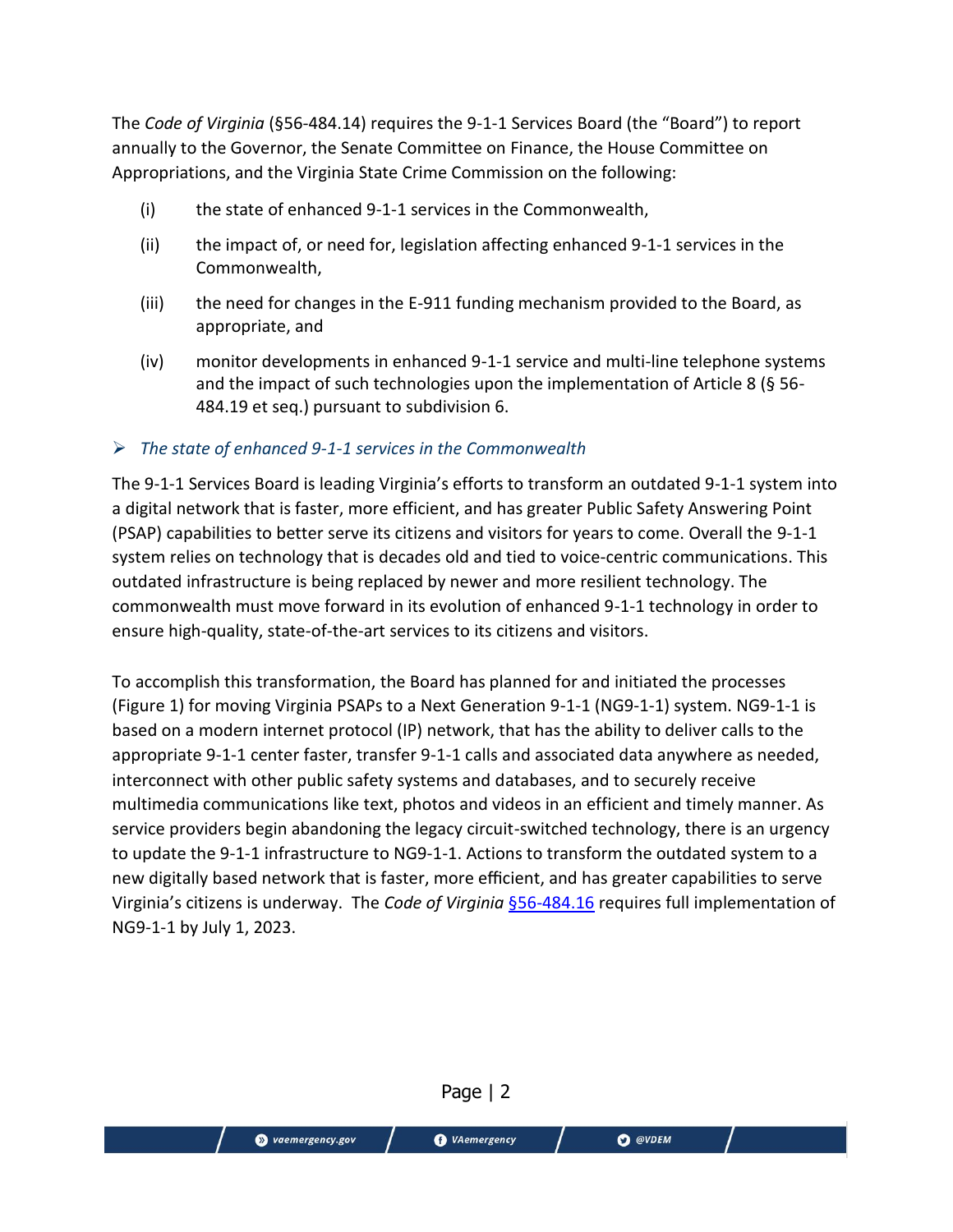



Currently, the 9-1-1 Services Board's focus is on the deployment of NG9-1-1. There is a legislative mandate for the Board to develop and fully implement NG9-1-1 transition plans to migrate PSAPs from E-911 to NG9-1-1 by July 1, 2023. After this date, the Board must be ready to execute a plan that establishes its vision of the enhanced NG9-1-1 ecosystem and related priorities for the utilization of the ESInet.

The Board established the necessary 9-1-1 governance structure to achieve the above goal. This structure consists of the 9-1-1 Services Board and its four standing committees: Finance, PSAP Grant, Legislative, and Regional Advisory (Figure 2). The Finance Committee support the Board in fulfilling its financial obligations as enumerated in [§56-484.14](https://law.lis.virginia.gov/vacode/title56/chapter15/section56-484.14/) of the *Code of Virginia* and in accordance with establish Board policy. The purpose of the Finance Committee is to recommend grant guidelines and funding priorities to the Board for the implementation of the statewide NG9-1-1 emergency communications system and addressing training/educational needs of public safety communications and GIS personnel (in support of 9-1-1). The focus of the Legislative Committee is to review federal 9-1-1 legislative activities and to recommend a legislative agenda for Virginia's General Assembly sessions. The Regional Advisory Committee studies and make recommendations regarding the implementation of the statewide NG9-1-1

Page | 3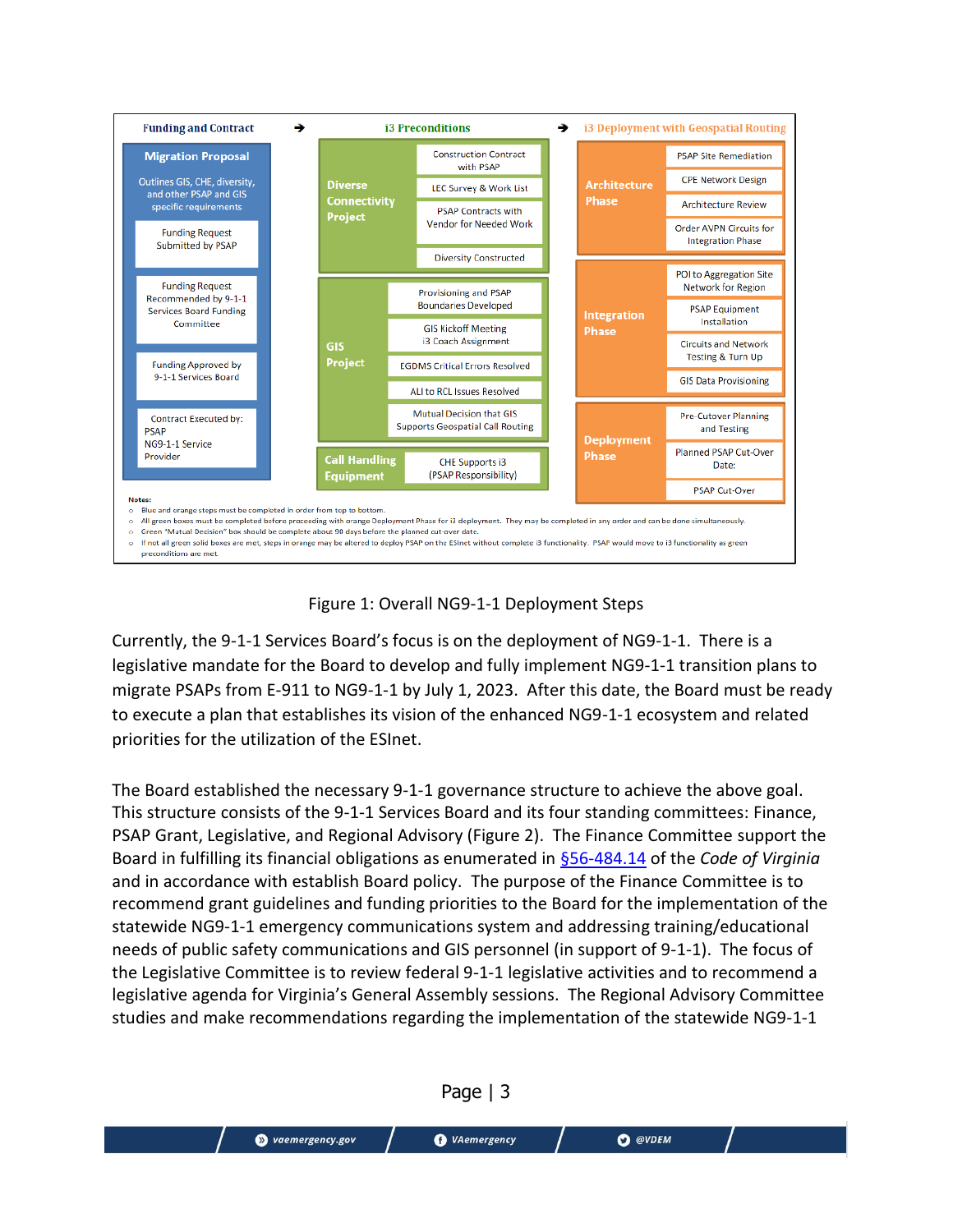emergency communications system and its impact on Virginia's current and future 9-1-1 ecosystem.



#### Figure 2: Virginia's 9-1-1 Governance Structure

Throughout FY 2021, the Board has made significant progress on the deployment of NG9-1-1. The following metrics pertain to the status of tasks related to separate deployment projects for 124 localities:

- 98% Contract Signed/Countersigned between PSAP and AT&T
- 80% Special Construction Started
- 61% Special Construction Completed
- 67% PSAP Call Delivery Circuits (AVPN) Ordered
- 50% PSAP Call Delivery Circuits (AVPN) Complete
- 38% AT&T/Intrado Project Manager Assigned
- 31% SS7 (Legacy Interoperability) Trunks Ordered
- 25% SS7 (Legacy Interoperability) Trunks Complete
- 27% GIS Data Provisioned to ECRF
- 20% ORT & Cutover Dates Identified
- 7% PSAPs Deployed

Page | 4